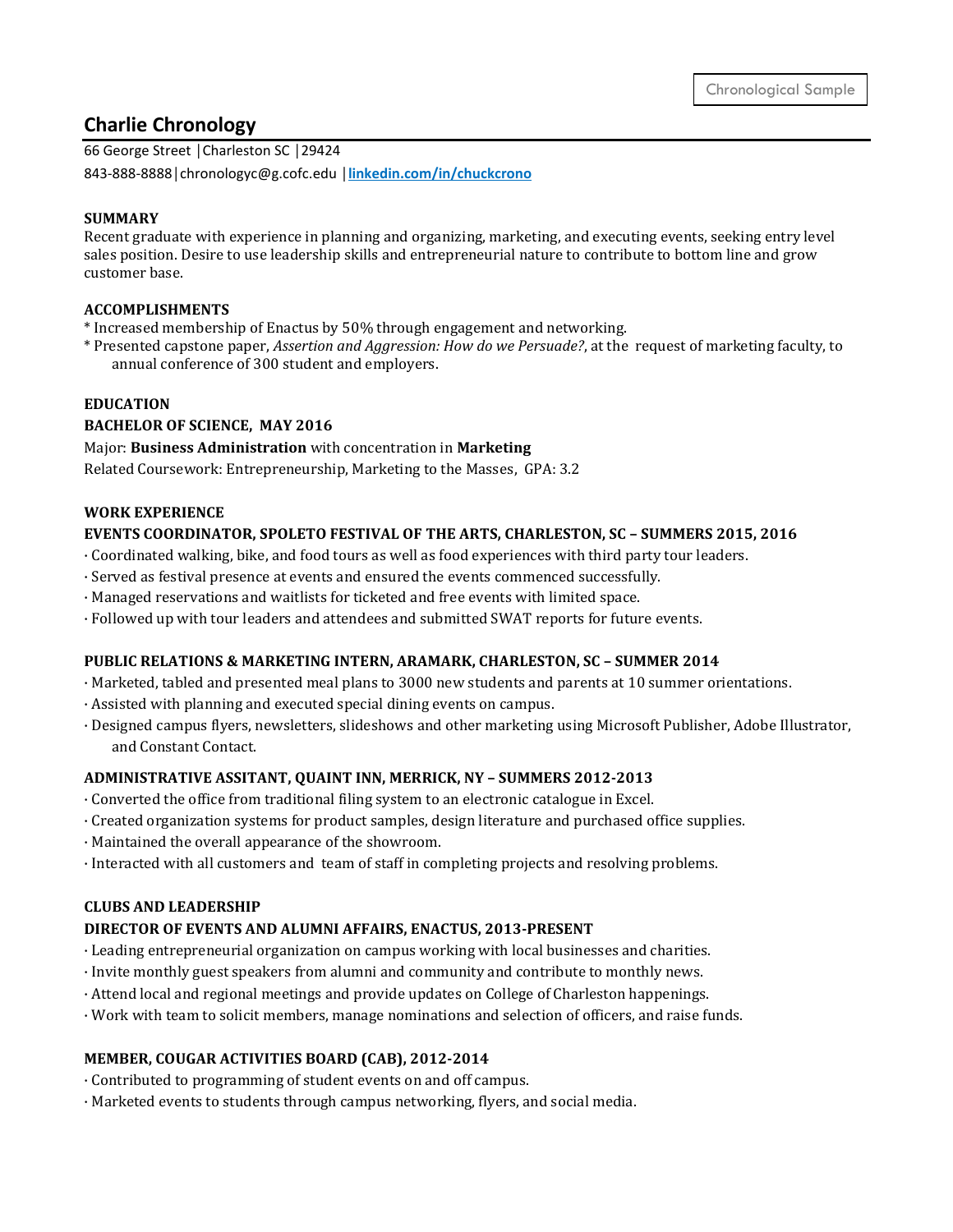# **Sara Skillmore**

66 George Street, Charleston, SC 843-888-8888 skillmores@g.cofc.edu linkedin.com/in/saraskillmore

# **Summary**

Over three years of combined experience in teaching and language communication working with native and non-native English speakers. Demonstrated leadership in planning events and cross training new and existing co-workers, as well as managing a successful organization. Knowledge and experience in Microsoft Office, social media, data analysis and project management. Advanced problem solving in teams and customer service. Seeking Teaching as Second Language teaching position abroad.

# **Education**

**Bachelor of Science in International Business, Minor in Japanese** │GPA**:** 3.2 College of Charleston, Charleston, SC │ Expected May 2017 **Activities: President,** Japanese Club and International Club, 2014-2016

# **Skills**

# **Teaching and Leadership**

- Cross-trained, supervised, and evaluated activities of culturally diverse associates (**20-25**)
- Provided group and one-on-one intensive training to new associates, including classroom instruction, through workshops and mentoring and provided feedback to associates
- Managed and coordinated daily shift operations for full service area restaurant, including training and supervising employees (**15-18**)
- Successfully tutored Japanese and English students in English and Japanese respectively

# **Language, Communication and Computer**

- Native fluent in English with **extensive language training** in Japanese including all hiragana, katakana, 300+ kanji, and conversational skills in business and colloquial Japanese
- Translated entire literary work from Japanese to English including *Kitchen* by Yoshimoto Banana
- · Proficient and knowledgeable: Microsoft Office (Word, Excel, PowerPoint and Publisher), Windows 7 & 10, Mac OS, Twitter, Instagram, and emerging social media platforms

# **Project Management**

- Established advanced classroom management skills to ensure successful teaching of associates
- Chaired Japanese and International Clubs, growing membership by 50% with Twitter and YouTube
- Managed daily operations and customer service department, ensuring optimum service and
- satisfaction of an upscale restaurant
- Oversaw and coordinated supplies, storage/rotation, food and drink preparation, production, and quality
- Educated service staff to augment customer service by increasing profits through upselling
- Accountable for development of employees, sales and customer service at Starbucks establishments, with annual sales revenue up to **\$1,500,000**

# **Work Experience**

| Starbucks Coffee, Charleston, SC  | Certified Lead Barista   | Nov. 2014 - Present   |
|-----------------------------------|--------------------------|-----------------------|
| McAlister's Deli, Summerville, SC | Waiter                   | June 2013 - Nov. 2014 |
| First Data, Summerville, SC       | Customer Service/Trainer | June 201 - Feb 2014   |